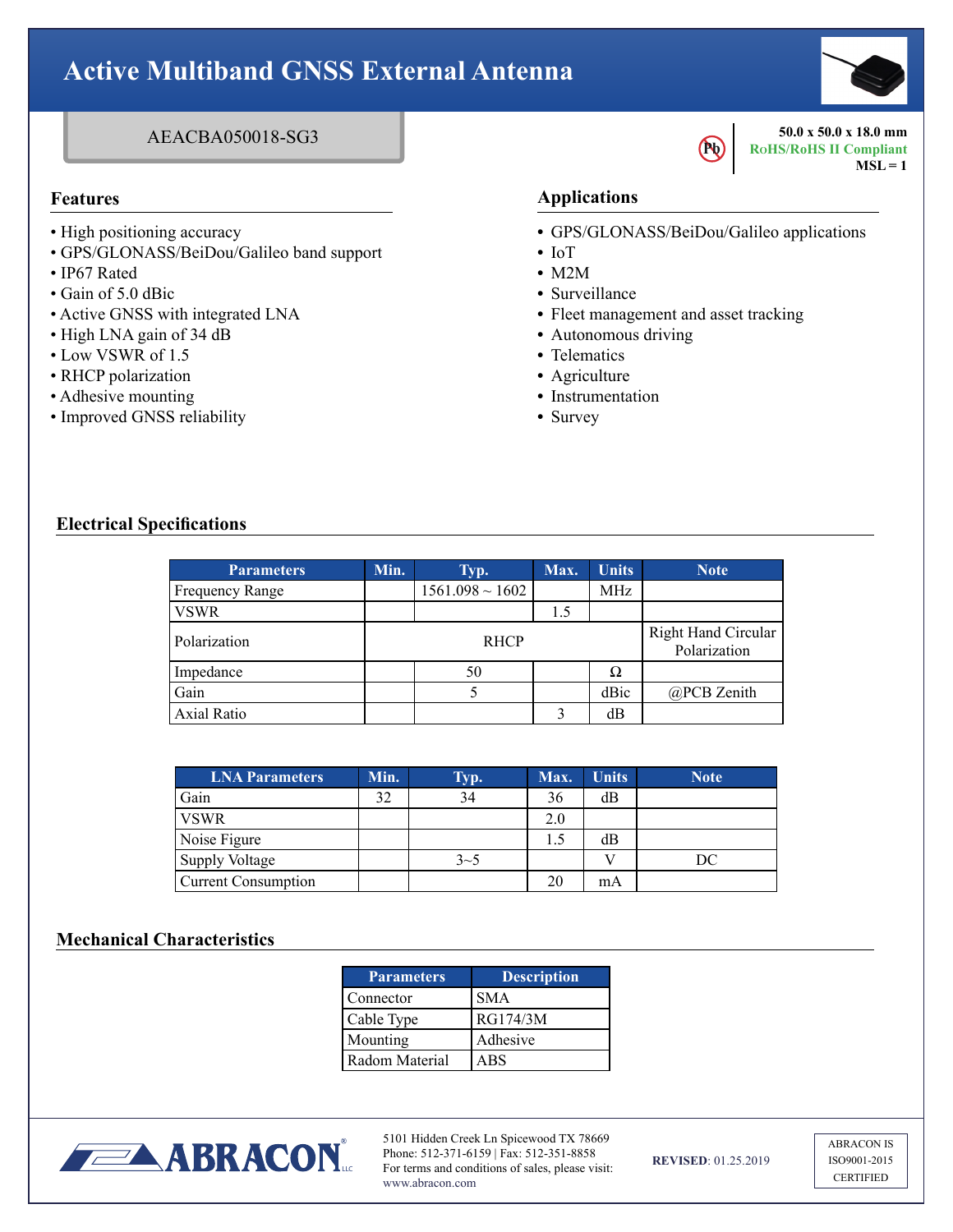# **Active Multiband GNSS External Antenna**

## AEACBA050018-SG3

**Environmental Characteristics** 

| <b>Parameters</b>        | <b>Description</b>                        |
|--------------------------|-------------------------------------------|
| Ingress Protection       | IP67 rated                                |
| Operating temperature    | $-40^{\circ}$ C to $+85^{\circ}$ C        |
| <b>Relative Humidity</b> | Up to 95 $\%$                             |
| Vibration                | 10 to 55 Hz with 1.5 mm amplitude 2 hours |

### **Dimensions**



# **Product Image**





**Pb** 

 $MSL = 1$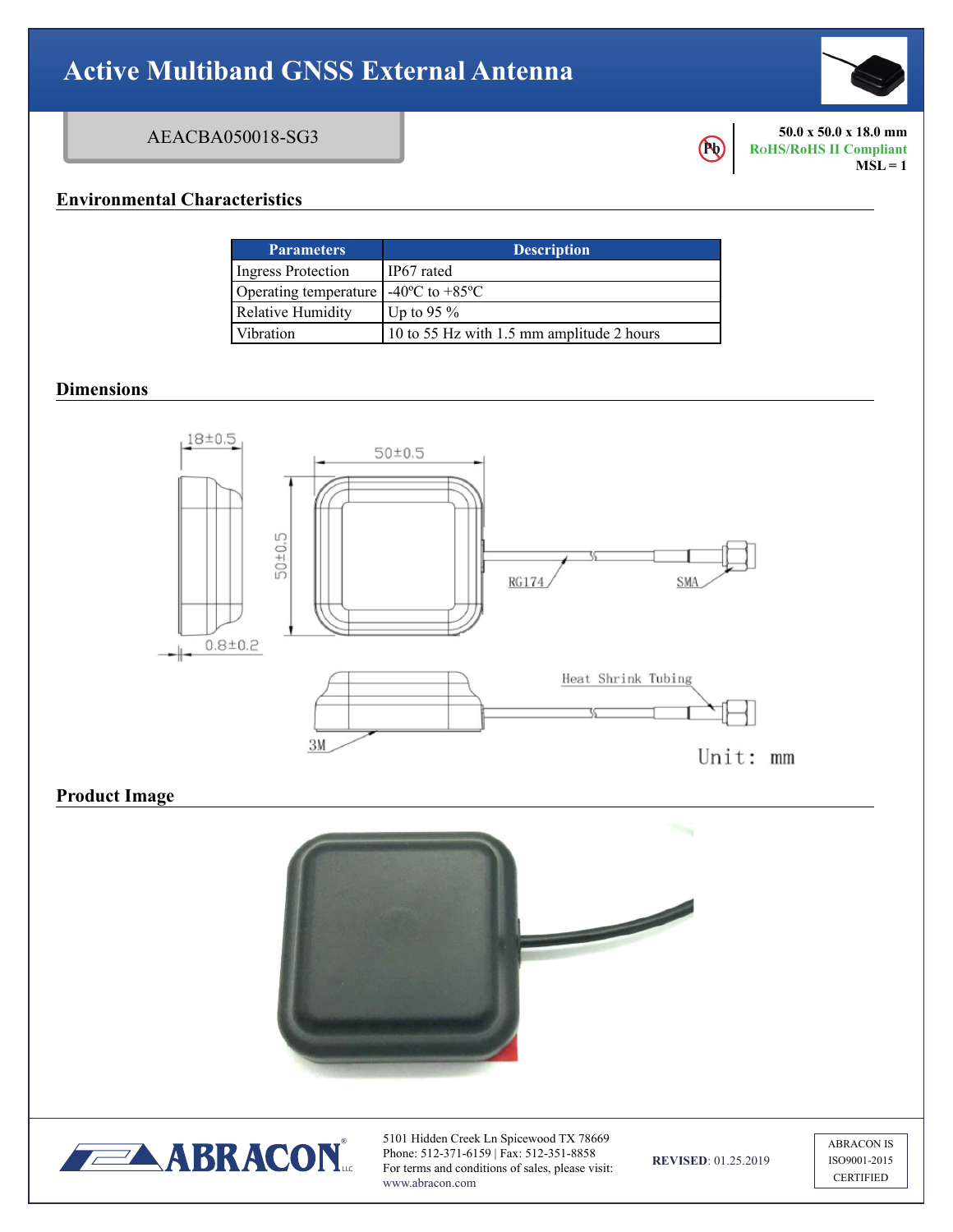